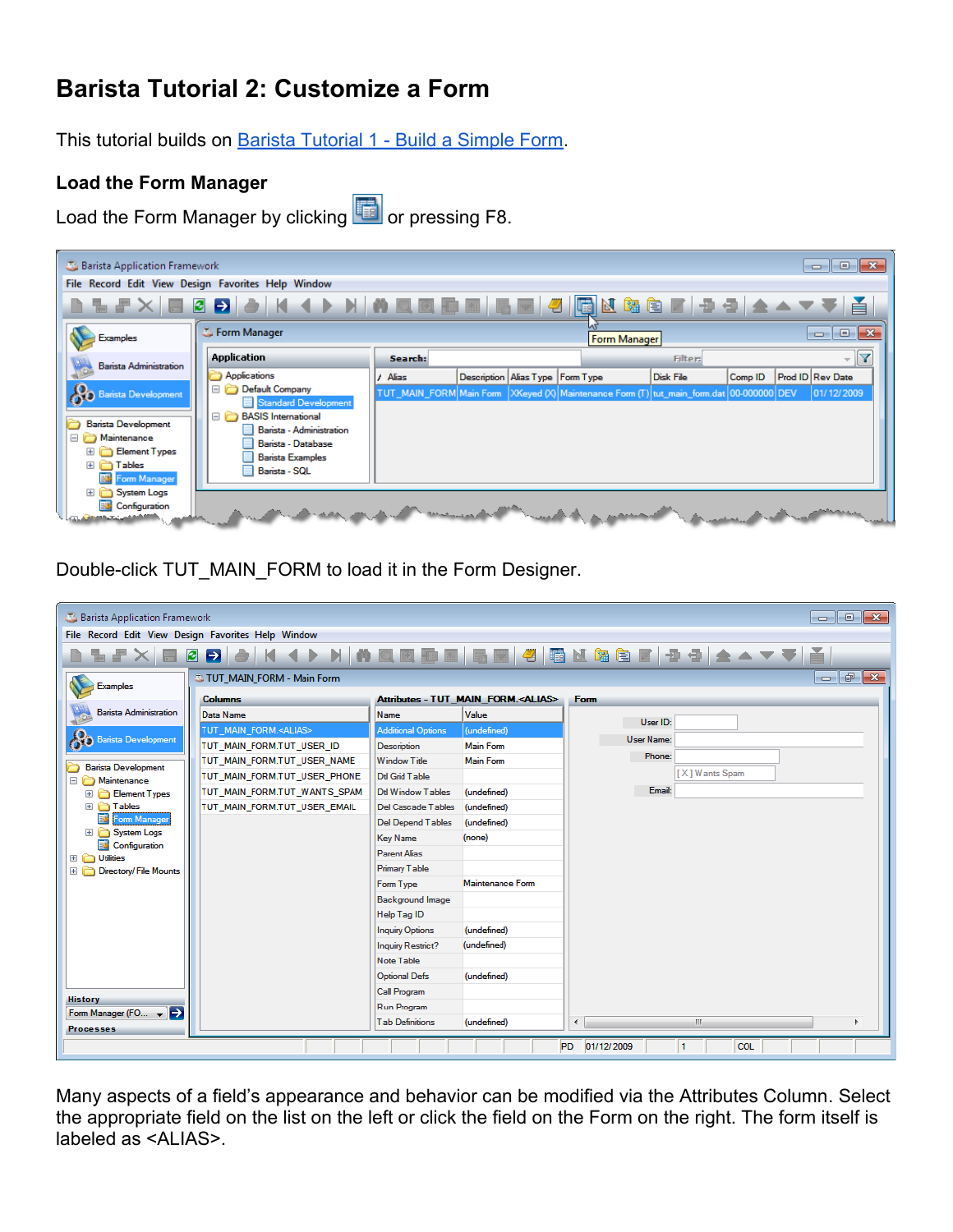The available attributes change depending on what element you've selected. For example, select

TUT\_USER\_ID, change the Control Label from "User ID" to "User Number", then click  $\Box$  or press  $[Alt]$ +F5 to refresh the form.

| $\begin{array}{c c c c c c} \hline \multicolumn{3}{c }{\mathbf{C}} & \multicolumn{3}{c }{\mathbf{S}} & \multicolumn{3}{c }{\mathbf{S}} & \multicolumn{3}{c }{\mathbf{S}} & \multicolumn{3}{c }{\mathbf{S}} & \multicolumn{3}{c }{\mathbf{S}} & \multicolumn{3}{c }{\mathbf{S}} & \multicolumn{3}{c }{\mathbf{S}} & \multicolumn{3}{c }{\mathbf{S}} & \multicolumn{3}{c }{\mathbf{S}} & \multicolumn{3}{c }{\mathbf{S}} & \multicolumn{3}{c }{\mathbf$<br>Barista Application Framework |                                                                 |                                 |                         |   |                                  |                                                 |
|----------------------------------------------------------------------------------------------------------------------------------------------------------------------------------------------------------------------------------------------------------------------------------------------------------------------------------------------------------------------------------------------------------------------------------------------------------------------------------------|-----------------------------------------------------------------|---------------------------------|-------------------------|---|----------------------------------|-------------------------------------------------|
| File Record Edit View Design Favorites Help Window                                                                                                                                                                                                                                                                                                                                                                                                                                     |                                                                 |                                 |                         |   |                                  |                                                 |
| N N Q Q B B B B 4 G N & 6 F D 4 A V V A<br>$\blacksquare$<br>- 1<br>81                                                                                                                                                                                                                                                                                                                                                                                                                 |                                                                 |                                 |                         |   |                                  |                                                 |
| <b>Examples</b>                                                                                                                                                                                                                                                                                                                                                                                                                                                                        | <b>SETTLE AAAIN</b> FORM - Main Form<br>Refresh data<br>Culumns | <b>Attributes - TUT_USER_ID</b> |                         |   | Form                             | $-$<br>$\mathbf{x}$<br>$\overline{\phantom{a}}$ |
| <b>Barista Administration</b>                                                                                                                                                                                                                                                                                                                                                                                                                                                          |                                                                 |                                 |                         |   |                                  |                                                 |
|                                                                                                                                                                                                                                                                                                                                                                                                                                                                                        | Data Name                                                       | Name                            | Value                   |   | <b>User Number:</b>              |                                                 |
| <b>Barista Development</b>                                                                                                                                                                                                                                                                                                                                                                                                                                                             | TUT_MAIN_FORM. <alias></alias>                                  | <b>Element Type</b>             | TUT_USER_ID             |   | <b>User Name:</b>                |                                                 |
|                                                                                                                                                                                                                                                                                                                                                                                                                                                                                        | TUT MAIN FORM.TUT USER ID                                       | Description                     | <b>Tutorial User ID</b> |   | Phone:                           |                                                 |
| <b>Barista Development</b>                                                                                                                                                                                                                                                                                                                                                                                                                                                             | TUT_MAIN_FORM.TUT_USER_NAME                                     | <b>Control Label</b>            | <b>User Number</b>      |   |                                  |                                                 |
| Maintenance                                                                                                                                                                                                                                                                                                                                                                                                                                                                            | TUT_MAIN_FORM.TUT_USER_PHONE                                    | <b>Column Header</b>            | *User ID                |   | [X] Wants Spam                   |                                                 |
| Element Types                                                                                                                                                                                                                                                                                                                                                                                                                                                                          | TUT_MAIN_FORM.TUT_WANTS_SPAM                                    | Data Type                       | Character               |   | Email:                           |                                                 |
| E <b>Tables</b>                                                                                                                                                                                                                                                                                                                                                                                                                                                                        | TUT_MAIN_FORM.TUT_USER_EMAIL                                    | Data Subtype                    | <b>Sequence Counter</b> |   |                                  |                                                 |
| Form Manager                                                                                                                                                                                                                                                                                                                                                                                                                                                                           |                                                                 | Control Type                    | CharacterEdit           |   |                                  |                                                 |
| <b>System Logs</b><br>$\blacksquare$<br>Configuration                                                                                                                                                                                                                                                                                                                                                                                                                                  |                                                                 | <b>Enable Column</b>            | (undefined)             |   |                                  |                                                 |
| El <b>C</b> Utilities                                                                                                                                                                                                                                                                                                                                                                                                                                                                  |                                                                 | Enable Value                    |                         |   |                                  |                                                 |
| Directory/File Mounts                                                                                                                                                                                                                                                                                                                                                                                                                                                                  |                                                                 | <b>Check Box Values</b>         |                         |   |                                  |                                                 |
|                                                                                                                                                                                                                                                                                                                                                                                                                                                                                        |                                                                 | Doc Column Width 0              |                         |   |                                  |                                                 |
|                                                                                                                                                                                                                                                                                                                                                                                                                                                                                        |                                                                 | Ctrl Left (X)                   | 0                       |   |                                  |                                                 |
|                                                                                                                                                                                                                                                                                                                                                                                                                                                                                        |                                                                 | Ctrl Top (Y)                    | 0                       |   |                                  |                                                 |
|                                                                                                                                                                                                                                                                                                                                                                                                                                                                                        |                                                                 | <b>Fixed Width</b>              | 0                       |   |                                  |                                                 |
|                                                                                                                                                                                                                                                                                                                                                                                                                                                                                        |                                                                 | <b>Fixed Height</b>             | 0                       |   |                                  |                                                 |
|                                                                                                                                                                                                                                                                                                                                                                                                                                                                                        |                                                                 | Data Key                        |                         |   |                                  |                                                 |
|                                                                                                                                                                                                                                                                                                                                                                                                                                                                                        |                                                                 | Data Table                      |                         |   |                                  |                                                 |
|                                                                                                                                                                                                                                                                                                                                                                                                                                                                                        |                                                                 | Data Column                     |                         |   |                                  |                                                 |
| <b>History</b>                                                                                                                                                                                                                                                                                                                                                                                                                                                                         |                                                                 | Data Key Name                   |                         |   | m.<br>$\overline{a}$             |                                                 |
| Form Manager (FO $\leftarrow$ $\rightarrow$<br><b>Processes</b>                                                                                                                                                                                                                                                                                                                                                                                                                        |                                                                 | Data Calc                       |                         | ٠ |                                  |                                                 |
| Control label text to display on form.                                                                                                                                                                                                                                                                                                                                                                                                                                                 | <b>MOD</b>                                                      |                                 |                         |   | PD 01/12/2009<br>1<br><b>ATT</b> |                                                 |

## **Changing a control's location or tab order**

By dragging a control on the Form panel of the Form Designer, you can change its location. Barista uses a relative positioning system, so moving the WANTS SPAM field will cause everything after it to move relative to the new position of the WANTS\_SPAM field.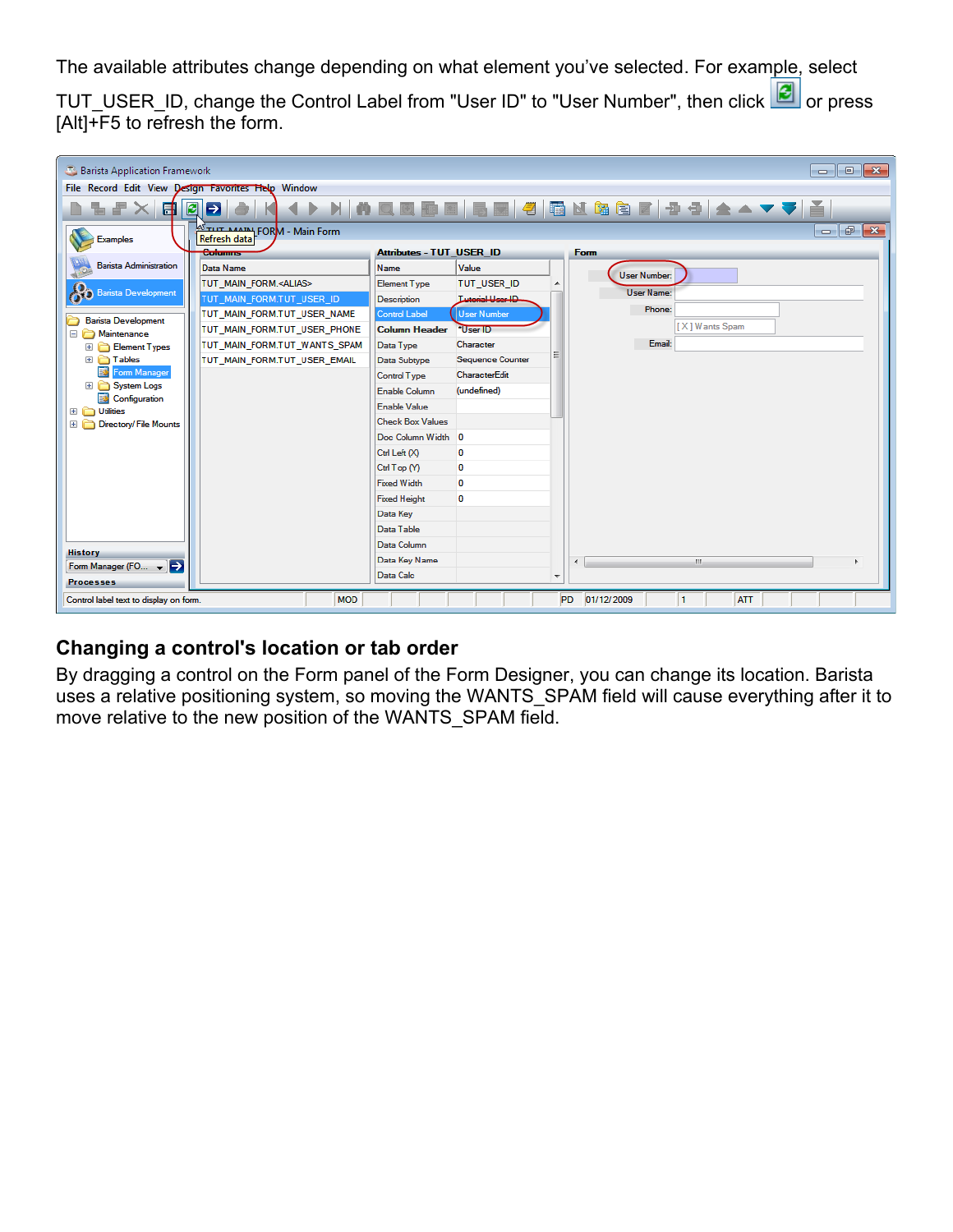| Form                |                        |
|---------------------|------------------------|
| <b>User Number:</b> |                        |
| <b>User Name:</b>   |                        |
| Phone:              |                        |
|                     | drag<br>[X] Wants Spam |
|                     | Email:                 |
|                     |                        |
|                     | drop                   |
|                     |                        |
|                     |                        |
| Form                |                        |
| <b>User Number:</b> |                        |
| <b>User Name:</b>   |                        |
| Phone:              |                        |
|                     |                        |
|                     |                        |
|                     |                        |
| [X] Wants Spam      |                        |
| Email:              |                        |
|                     |                        |

Dragging a control (A) onto another control (B) will prompt the developer, "Do you wish to insert this item into the tab order?"

| Form                                                |
|-----------------------------------------------------|
| <b>User Number:</b>                                 |
| <b>User Name:</b>                                   |
| Phone:                                              |
| Email:                                              |
| * Barista Administrator                             |
| Do you wish to insert this item into the tab order? |
| Yes<br>No<br>,,,,,,,,,,,,,,,,,,,,,,,,,,,,,,,,,,     |

Answering yes inserts the control A before the tab order of B.

| <b>Form</b> |                     |
|-------------|---------------------|
|             | <b>User Number:</b> |
|             | User Name:          |
|             | Phone:              |
|             | Email:              |
|             | [X] Wants Spam      |